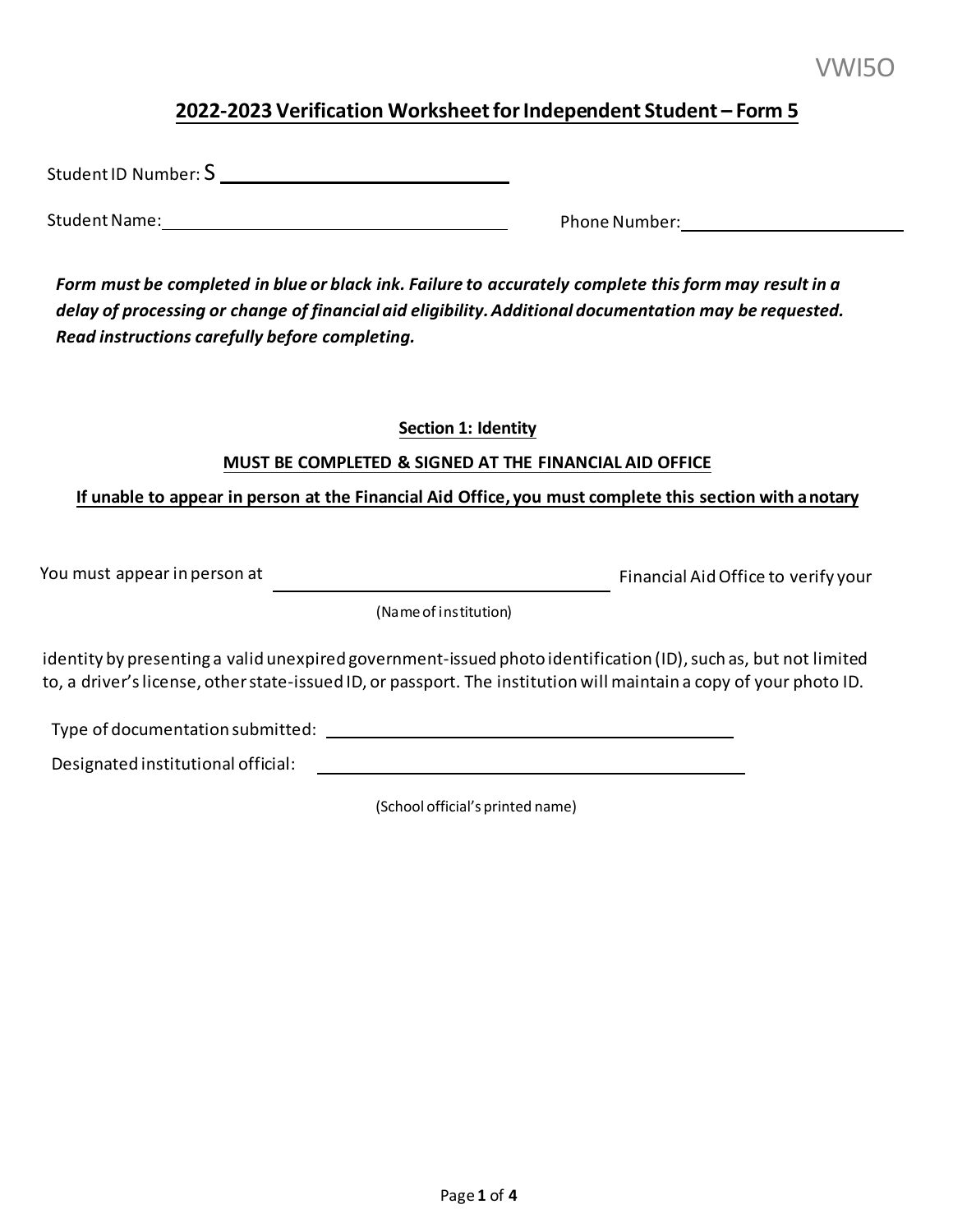Student ID Number: S

### **Section 2: Statement of Educational Purpose**

# **MUST BE COMPLETED & SIGNED AT THE FINANCIAL AID OFFICE**

### **If unable to appear in person at the Financial Aid Office, you must complete this section with a notary**

In addition, you must sign, in the presence of the institutional official, the following:

| l certify that I         | am the individual signing this                                                                                                                                                  |  |  |
|--------------------------|---------------------------------------------------------------------------------------------------------------------------------------------------------------------------------|--|--|
| (Student's printed name) |                                                                                                                                                                                 |  |  |
|                          | Statement of Educational Purpose and that the federal student financial assistance<br>I may receive will only be used for educational purposes and to pay the cost of attending |  |  |
|                          | for 2022-2023.                                                                                                                                                                  |  |  |
|                          | (Name of institution)                                                                                                                                                           |  |  |
| Student Signature:       |                                                                                                                                                                                 |  |  |

#### **Notary Section Instructions: Please Read**

 This section should only be completed if you are unable to appear in person at the institution with a designated official. This form (the original on which the seal is visible) should be mailed to the Financial Aid Office at your institution along with the copy of the government-issued identification and high school documentation.

| <b>Notary's Certificate of Acknowledgment</b> |                                                              |                                                                                            |  |  |  |
|-----------------------------------------------|--------------------------------------------------------------|--------------------------------------------------------------------------------------------|--|--|--|
|                                               |                                                              |                                                                                            |  |  |  |
|                                               |                                                              |                                                                                            |  |  |  |
| (Date)                                        |                                                              | (Notary's name)                                                                            |  |  |  |
|                                               | Personally appeared example and proved to me on the basis of |                                                                                            |  |  |  |
|                                               | (Printed name of signer)                                     |                                                                                            |  |  |  |
|                                               |                                                              |                                                                                            |  |  |  |
|                                               | (Type of unexpired government-issued ID provided)            |                                                                                            |  |  |  |
| Person who signed the foregoing instrument.   |                                                              |                                                                                            |  |  |  |
|                                               |                                                              |                                                                                            |  |  |  |
|                                               |                                                              | My commission expires on 2000 and 2000 model of 2000 model of the My commission expires on |  |  |  |
|                                               |                                                              |                                                                                            |  |  |  |
| Notary (Print): Notary (Print):               |                                                              |                                                                                            |  |  |  |
|                                               |                                                              |                                                                                            |  |  |  |
| Notary (Signature): Notary (Signature):       |                                                              | Seal                                                                                       |  |  |  |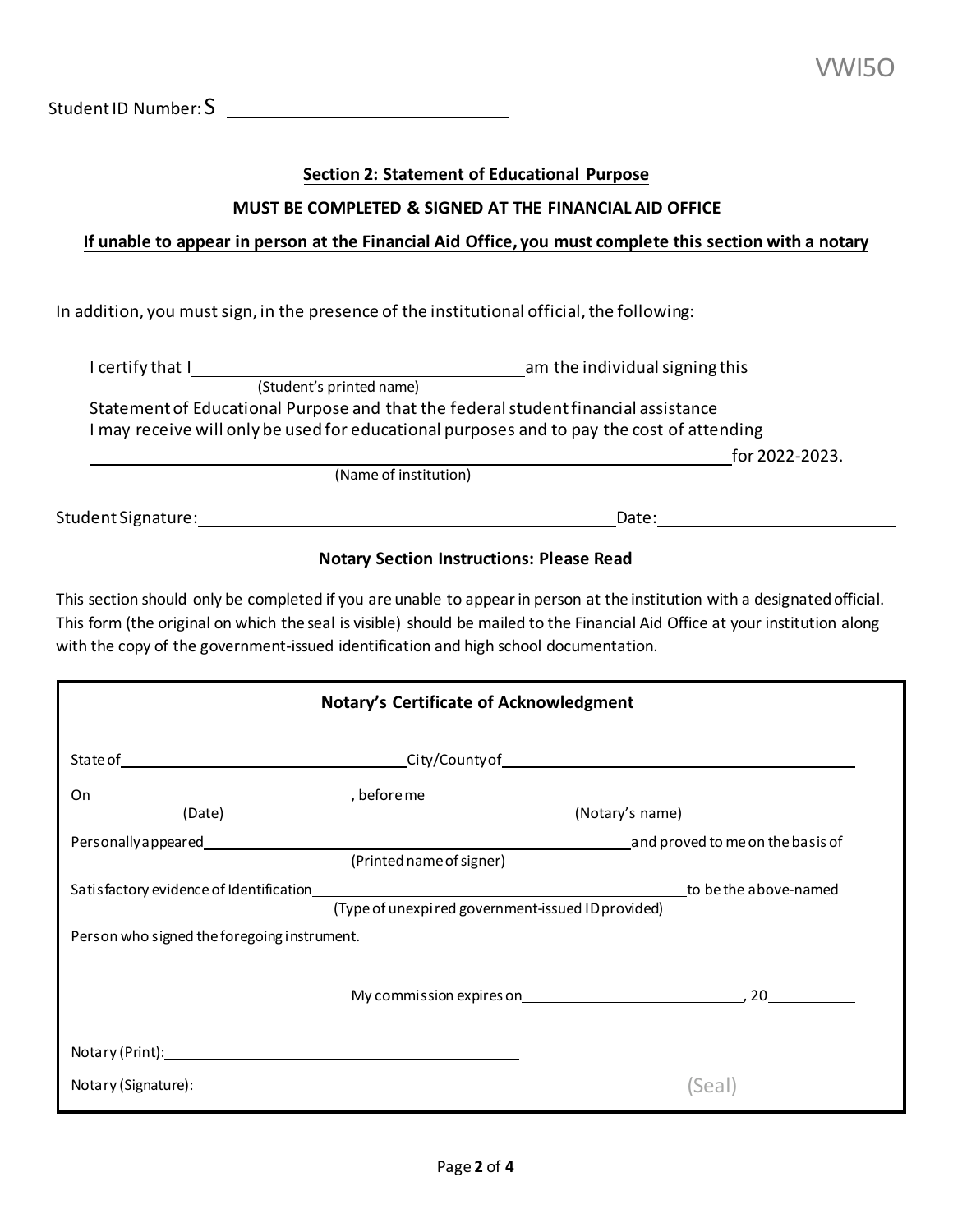Student ID Number: S

# **Section 3: Household Information**

#### **Student Information**

List the people in your household, including:

- **Yourself** (the 'student'), and **your spouse** if you were married when you signed the FAFSA and;
- **Yourdependent children, if youwill providemore than half of theirsupport\* from July 1, 2022 through June 30, 2023,** even if they do not live with you,and;
- **Other people** if they **live with you,** and you **provide more than half of their support\*** and will continue to provide more than half of their support from July 1, 2022 through June 30, 2023.

#### **Family Information**

 *\*Support includes money, gifts, loans, housing, food, clothes, car, medical/dental care, college tuition, etc.* 

| <b>Full Name</b> | Age | Relationship to<br><b>Student</b> | The name of the college attending from July 1,<br>2022 to June 30, 2023. Will be enrolled in at least<br>half-time, in an eligible degree and/or certificate<br>program. |
|------------------|-----|-----------------------------------|--------------------------------------------------------------------------------------------------------------------------------------------------------------------------|
|                  |     |                                   |                                                                                                                                                                          |
|                  |     |                                   |                                                                                                                                                                          |
|                  |     |                                   |                                                                                                                                                                          |
|                  |     |                                   |                                                                                                                                                                          |
|                  |     |                                   |                                                                                                                                                                          |
|                  |     |                                   |                                                                                                                                                                          |
|                  |     |                                   |                                                                                                                                                                          |
|                  |     |                                   |                                                                                                                                                                          |
|                  |     |                                   |                                                                                                                                                                          |
|                  |     |                                   |                                                                                                                                                                          |

# THIS SPACE INTENTIONALLY

# LEFT BLANK